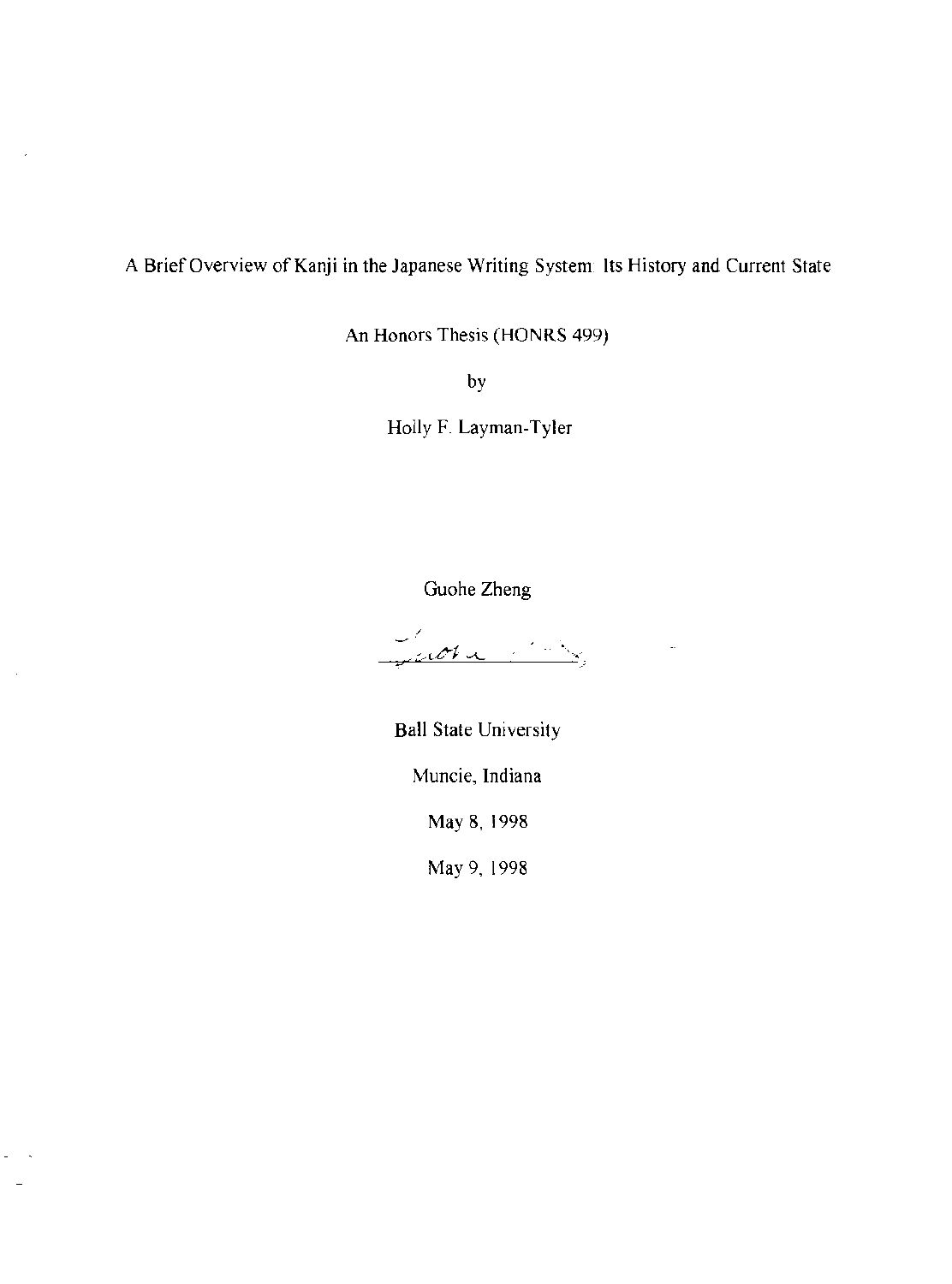Purpose of Thesis

I

The purpose of this thesis is to present an historical account of the adaptation and evolution of kanji in the Japanese writing system, and to evaluate the advantages and disadvantages of modern kanji usage. I will begin with a simple overview of the modern system, then review the history of kanji from its Chinese origin to its assimilation into Japanese. I will conclude with a discussion on the negative and positive aspects of kanji use in modern Japanese.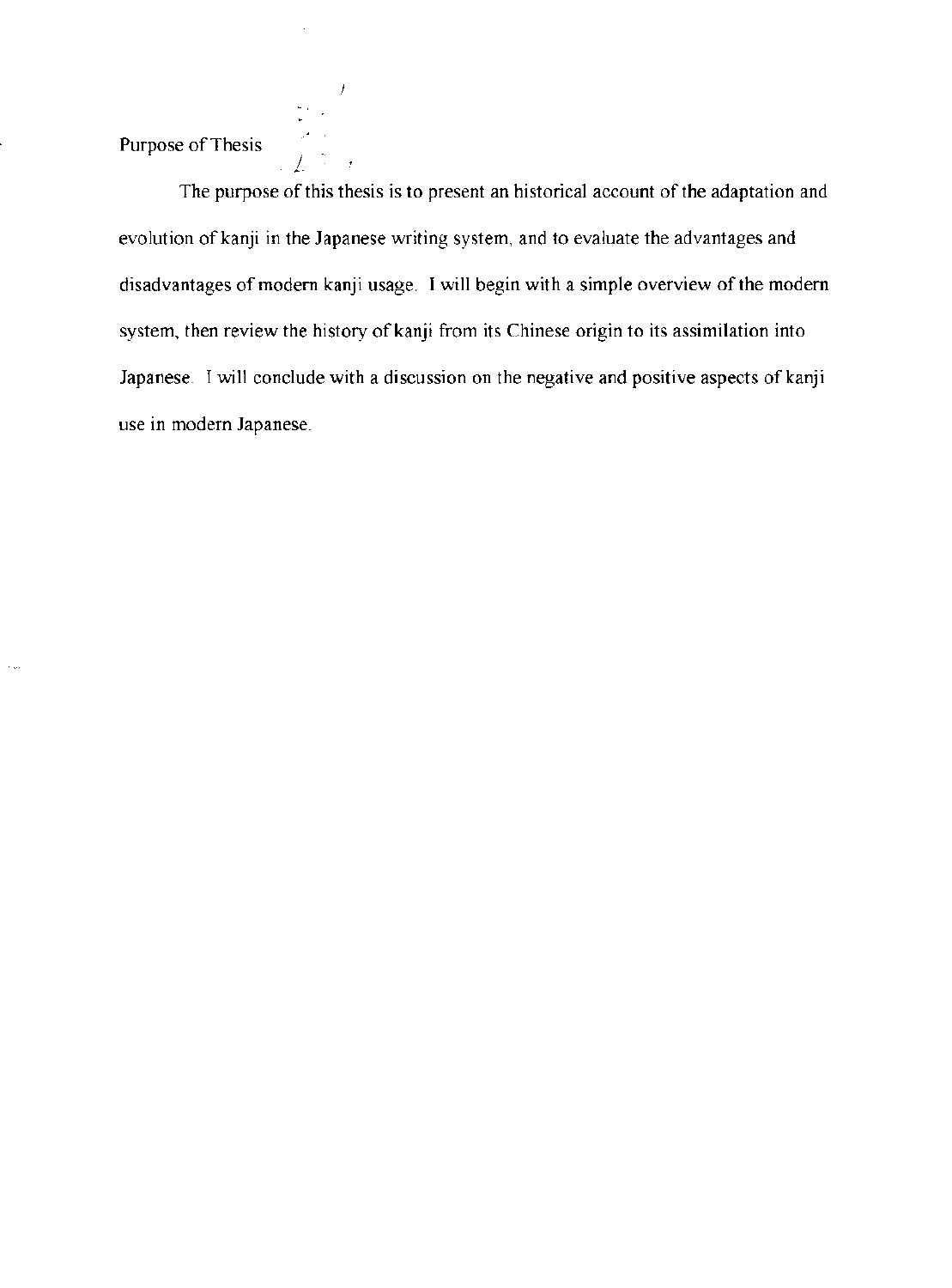# Kanji Timeline

#### **Before Common Era >**

 $\boxed{2000}$  1900  $\boxed{1800}$   $\boxed{1700}$   $\boxed{1600}$  1500 | 1400 | 1300 | 1200 | 1000 | 900 | 800 | 700 | 600 | 500 | Í

#### 2000 BCE:

writing emerges in the Yellow River region of China

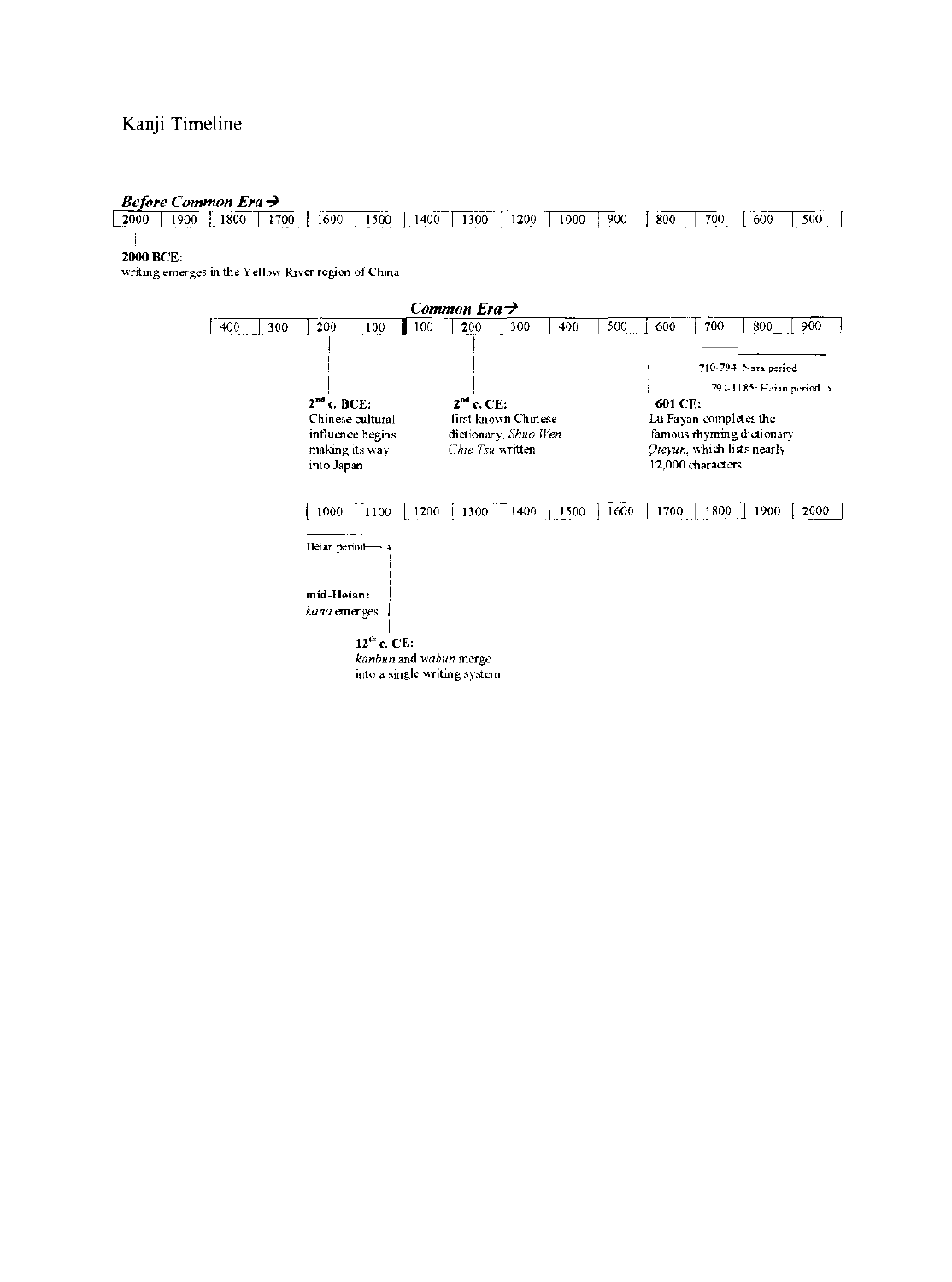#### *Introduction*

Japan is a country rich in history and tradition, with a distinctive native language and culture As with any culture, however, modern Japan reflects numerous historical influences, one of the greatest of which is its language, particularly written Japanese. The modern Japanese writing system has evolved over a period of many centuries and has undergone many changes. The original Chinese characters borrowed to adapt spoken Japanese to a written format are still used in modem Japanese writing, though in a different capacity. The modern writing system is complex, as is its history.

## *Brief Overview of Omtemporary Written Japanese*

The modern Japanese writing system employs three different alphabets*hiragana, katakana,* and *kanji,* all of which can be used together in a given context Since everything, from academic journals to daily newspapers and advertisements. is written this way, Japanese literacy requires knowledge of *hiragana* and *katakana* and knowledge of the most commonly used *kanji* The basic alphabet is *hiragana,* and is used for writing words phonetically; *hiragana* is also used for grammatical functions such as particles and inflectional endings. Like *hiragana, katakana* is also a phonetic alphabet, but it is more simplistic in style and has limited usage. It is reserved for use in writing *gairaigo,* or foreign loan words, and in some onomatopoeic words such as are found in Japanese *manga* (comic books). *Kmyi* is by far the most complex of the three alphabets. Borrowed from Chinese, these characters are often stylistically complex pictographic and ideographic representations of words and ideas (Shibatani 858).

 $\mathbf{I}$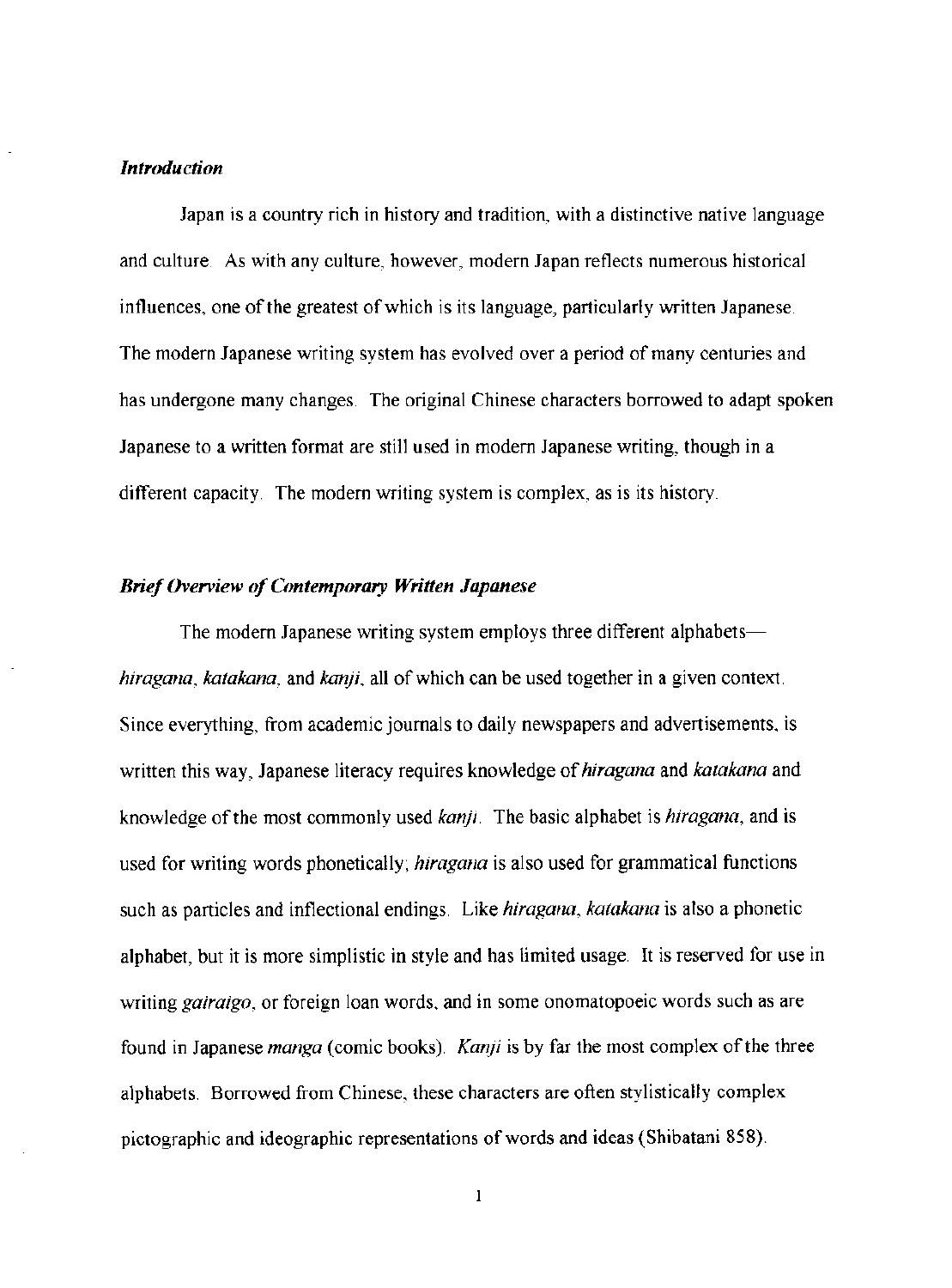The 1991 Kodansha's Compact Kanji Guide states in its introduction that. although there are approximately 3,300 kanji used in a typical newspaper, the most common 1,000 account for 94% of kanji used (Kaiser xii). The official Japan Industrial Standard codes list over 6,000 total kanji, but the 1981 *Jouyoukanjihyou*, a government "List of Characters for Daily Use" intended as an education guide, recommends familiarity with 1,945 kanji (in addition to the two basic alphabets) for reading proficiency. Therefore. it is considered that to be a proficient reader one must be able to read the 46 basic and 58 extended syllables of both the hiragana system and the katakana system and nearly two thousand kanji—a total of 2153 characters (Shibatani 858). This also involves knowledge of multiple pronunciations, as most kanji have at least two readings. Depending upon context, a kanji can be read by its *kun'yomi* or *on'yomi* pronunciation; *kiln :vomi* is the Japanese reading assigned mainly to words formed by or including a singular kanji, whereas *on 'yomi* is the Sino-Japanese reading used for compounds of two or more kanji. These *on :vomi* pronunciations were acquired over centuries of language contact with China, and are derived from the dialects of different regions of China over a period of centuries—therefore there is no definitive system for determining the Sino-Japanese pronunciation, aside from a thorough historical analysis of individual characters. Consequently, the learning of kanji *kun 'yomi* and *on 'yomi* requires a great deal of rote memorization (Shibatani 859).

## *Kanji Type ...*

Six of the seven categories of kanji that are defined in modern Japanese can be attributed to Chinese origin. The first known Chinese text to discuss this categorization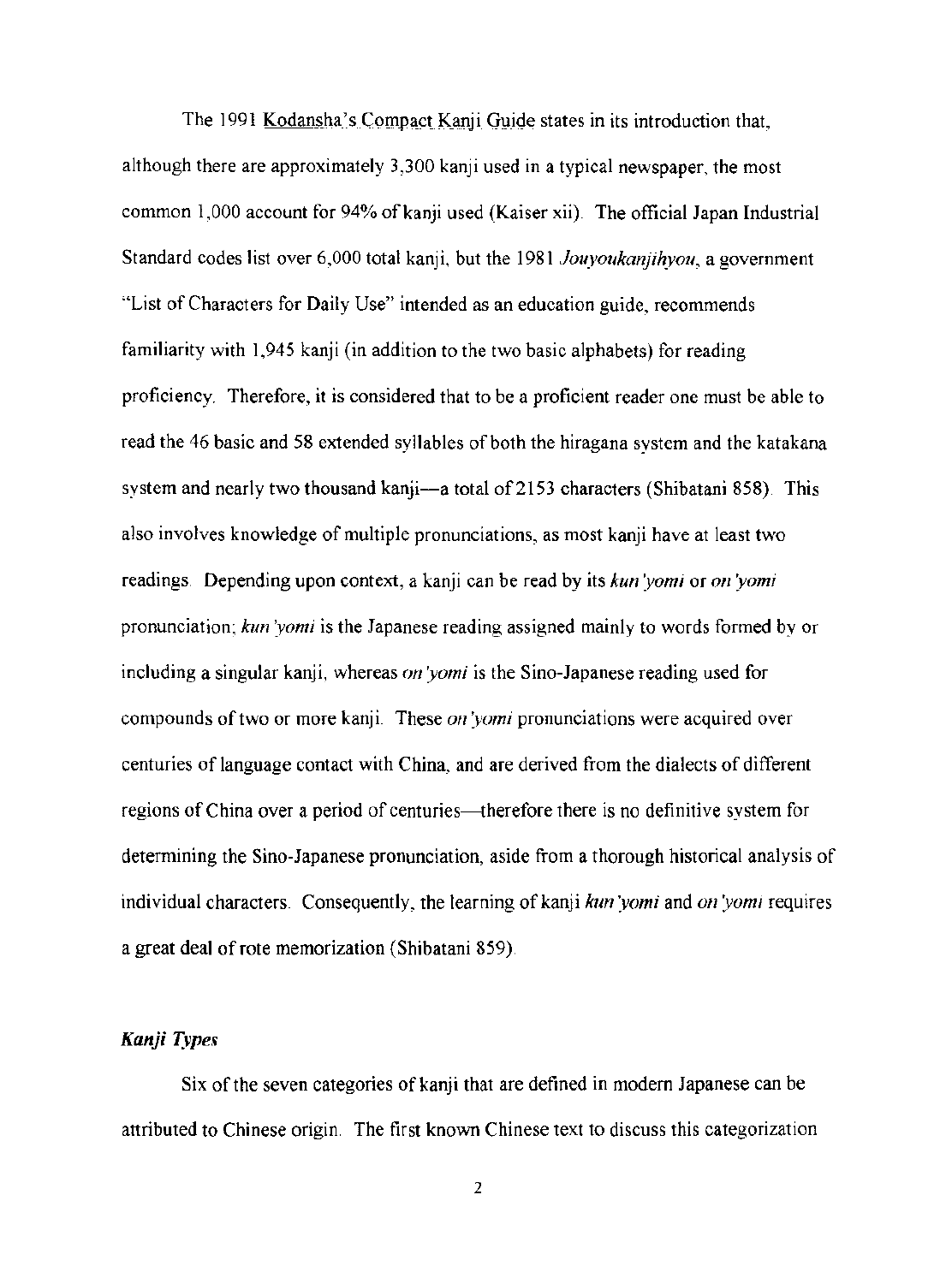of kanji is the *Shuo Wen Chie Tsu*, written in the second century C.E. The seven modern categories are as follows (Kanji 1-2):

*shoukeimoji:* simple pictographs, such as *mountain*  $\mu$ , *river*  $\mathcal{V}$  , and *person*  $\lambda$ *shijimojr* simple symbols for abstract concepts, such as *around* and *imide kaiimoji:* ideographs, which combine pictographs and symbols to express a

complex idea

- *keiseimoji:* phonetic-ideographs combining phonetic and semantic meaning—most kanji fall under this category
- *tenchuumoji"* characters whose meaning and/or pronunciation have been altered through borrowing of the character for different semantic/phonetic use *kashamoji*: purely phonetic characters used as a sort of syllabary
- *kokuji:* Japanese-created kanji-this is the only category not originating from the Chmese model (these have only *kun yomi* readings)

## *Ear(v Influence of Kanji*

The system of writing kanji is believed to have originated around 2000 B.C.E. in the Yellow River region of China (Kanji 1). When Lu Fayan compiled the famous rhyming dictionary *Qieyun* in 601 C E. he recorded approximately 12,000 characters (Ramsey 117). Around the  $2<sup>nd</sup>$  century B.C.E. Chinese cultural influences began to spread into Japan via the Korean peninsula, facilitating a shift from nomadicism to agrarianism as Chinese technologies spread through Japan The most important of these technologies included rice and silk cultivation, weaving, and building. There was limited Chinese-language borrowing this early in Japanese history (Loveday 30).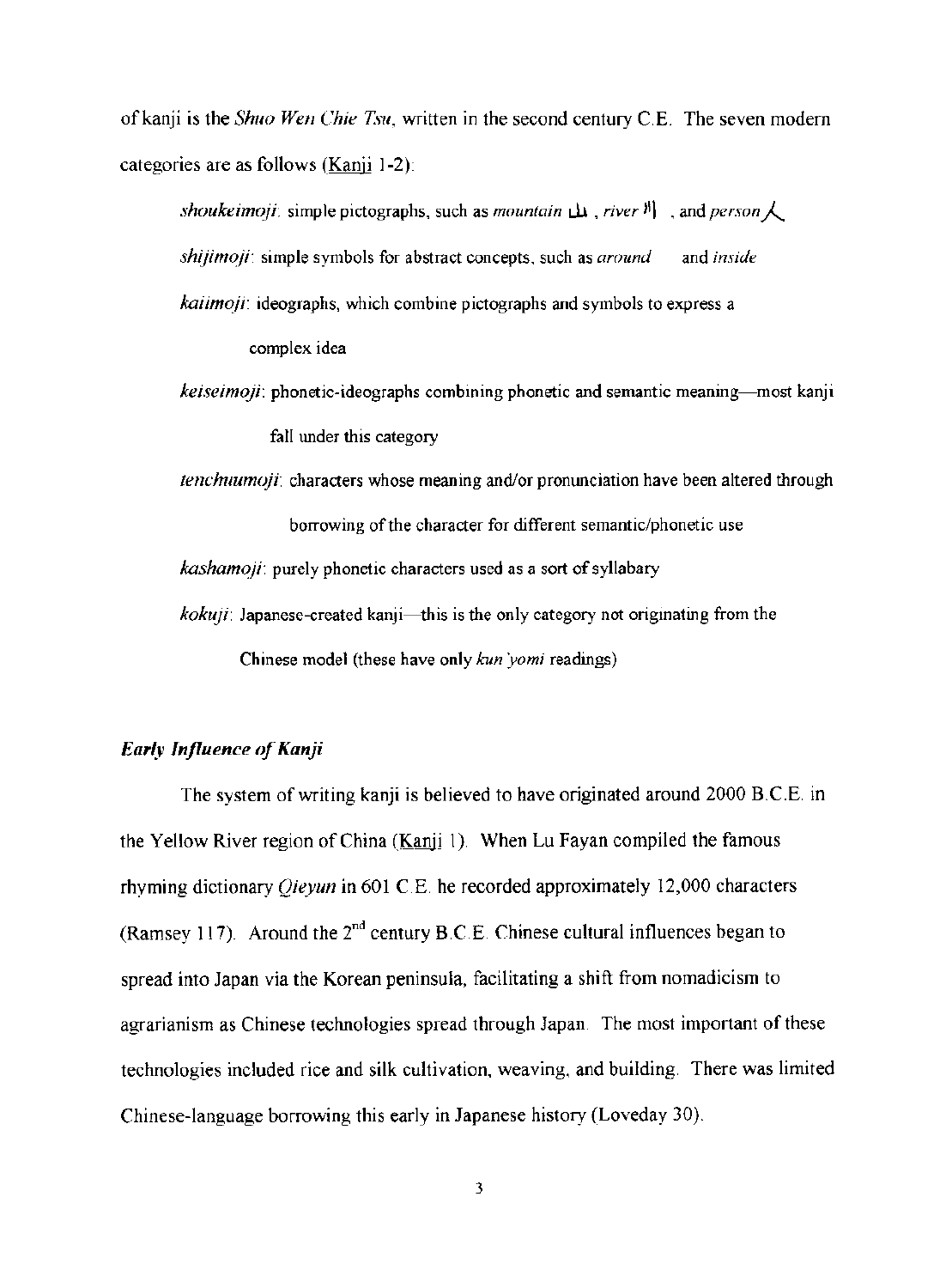While there was some direct contact with China, the Korean peninsula remained the primary avenue of Chinese influence during the  $3<sup>rd</sup>$  and  $4<sup>th</sup>$  centuries (Loveday 27). Chinese-educated Koreans, immigrating across the narrow strait between the peninsula and the Japanese island of Kyuushuu, were the main purveyors of Chinese learning in early Japan (Kanji 1). Slowly this learning spread through the country and, over a period the primary avenue of Chinese influence during the 3<sup>rd</sup> and 4<sup>th</sup> centuries (Loveday 27).<br>Chinese-educated Koreans, immigrating across the narrow strait between the peninsuland the Japanese island of Kyuushuu, were the ma upper-class strata of Japanese society. The elite minority of the imperial family and courtiers—the imperial system itself a result of earlier Chinese cultural influence—was one of the first groups to integrate Chinese studies into its subculture. The other main group was comprised of Buddhist monks, who began using Chinese prayers and sutras. By the Nara period (710-94) a diglossic bilingualism was emerging within the court and monastic cultures (Loveday 31).

At this time Japanese existed only as a spoken language. Without a writing system with which to compare and equate Chinese writing, it became necessary to be able to read Chinese characters *in Chinese* in order to understand them. Therefore, scholars of Chinese writing were required to be bilingual. Such scholarship was unattainable—and most likely unknown about—for the majority of the Japanese people, whose time was occupied with the everyday labors of the peasantry. Thus only those whose situations did not require such labor (the imperial court) or whose religious devotions separated them from common society (Buddhist monks) were significantly influenced by Chinese learning during the early Nara period. The monastic culture in particular excelled in Chinese studies; perhaps this was rooted not only in simple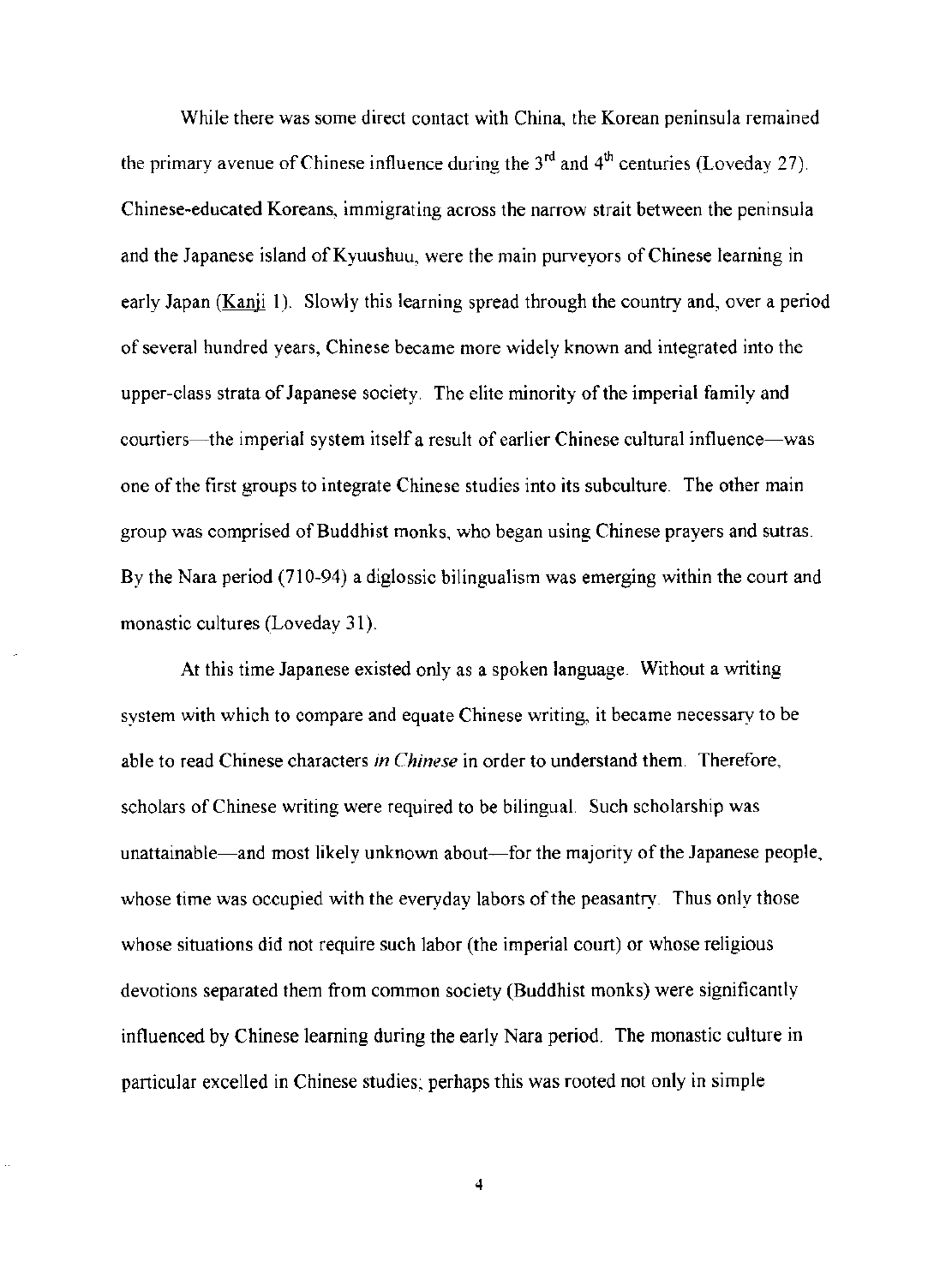religious devotion. but also historical reverence, as Buddhism was introduced into Japan by students of Chinese Buddhism less than five hundred years before.

In addition to growing use in worship services, Chinese was becoming the dominant language system of the imperial court. By the end of the Nara period in the late 8<sup>th</sup> century, written Chinese was used for academics and official documents as well as private writings. Spoken Chinese was considered the formal. intellectual standard (Loveday 30-31). The influence of written language also gave rise to a new academic arena-literature indigenous to Japan. This was impossible prior to the Nara period because of the lack of a written language, but the growing presence of Chinese learning in the academic realm led to a method of writing called *man'yougana*. The word man yougana is taken from Man youshuu, the title of an early anthology of native Japanese verse compiled in 759 C.E. This collection, the title of which means "collection" of myriad leaves." uses Chinese characters as phonetic symbols. In this usage, the poems were written in Chinese characters, but were read in Japanese. Since the Chinese kanji are used solely as phonetic representations of Japanese sounds, the pictographic and ideographic significance of the characters is irrelevant to the understanding of the piece (Shibatani 859)

The *man 'yougana* way of writing, while fairly simple in concept, was in fact quite complicated. Many kanji shared the same pronunciation; in Chinese. spoken and written context allowed differentiation of meaning of identically pronounced characters. The purely phonetic nature of Japanese *man :vougana.* however. meant that any number of kanji could be used to represent a particular sound, and the choices multiplied with each component of a polysyllabic word In his article entitled "Japanese," Masayoshi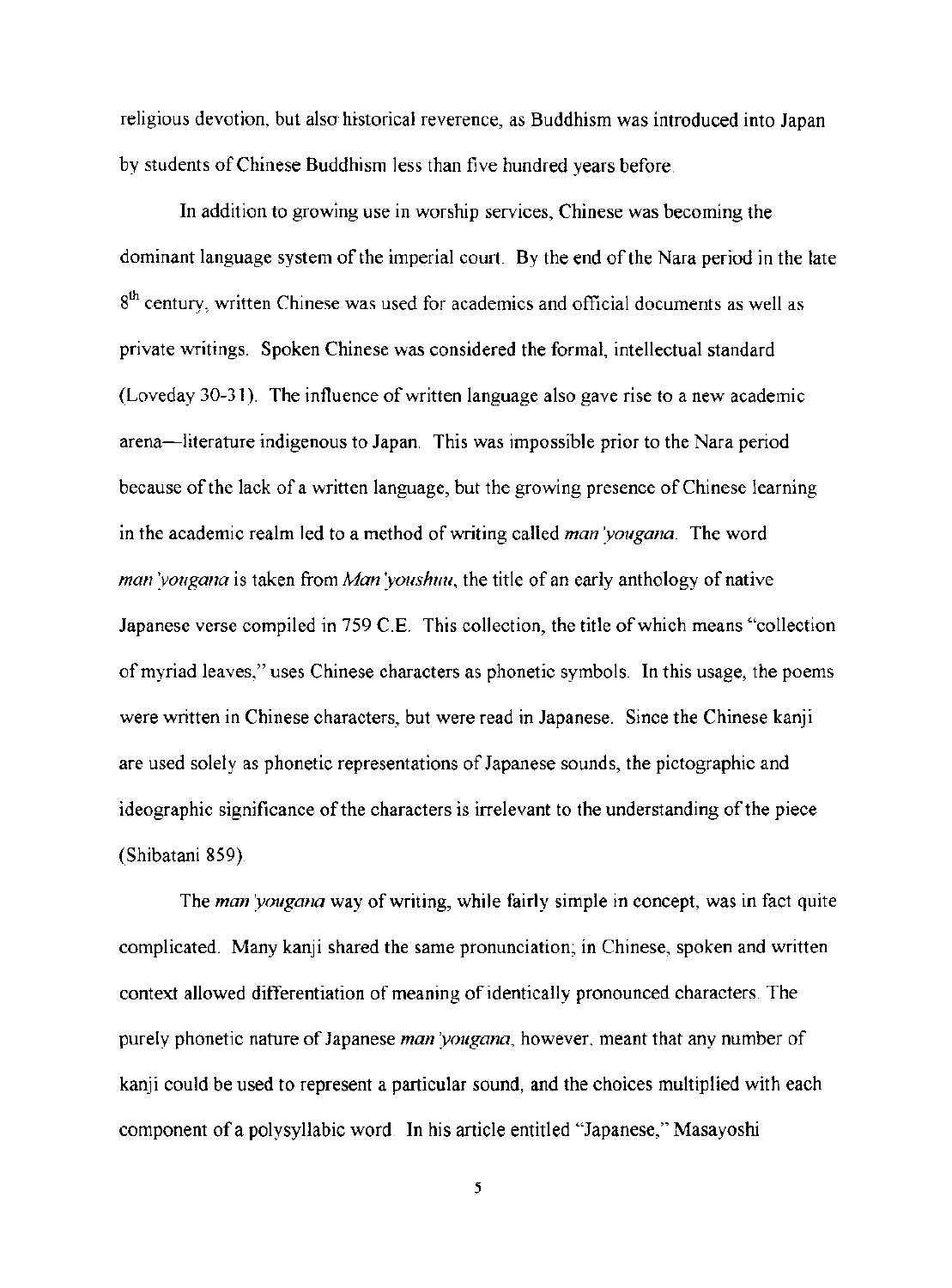Shibatani cites as a basic example the word for "mountain"-*yama* in Japanese. In order to write the word, two kanji must be used: one to represent the syllable *ya* and another for *ma*. Therefore the word which in Chinese is depicted by the simple pictograph would have been written in Nara Japan using two most likely semantically unrelated but phonetically applicable characters. One of several possibilities is  $\bigoplus \not \Rightarrow$  In Chinese  $\bigoplus$ (va) means "evening," and  $\vec{p}$  (ma) means "hemp" (857). Another example is  $\vec{p}$   $\vec{p}$ . in which the  $\overline{\mathbb{P}^2}$  (ya) means field and  $\overline{\mathbb{R}}$  (ma) means polish or brush.

It can be assumed that there was some variance within the elite academic community concerning knowledge of kanji, affected by variables such as the nature and orientation of the source, generations of current study from the original Chinese source, and human memory. Perhaps a Buddhist monk would tend to use kanji more frequently associated with religious terms, whereas a court scholar educated in Chinese poetry may have been more familiar with nature-oriented kanji, some characters not as commonly used as others may not have gotten passed on to students; and there was always the possibility of human forgetfulness. This is speculation, of course, but it seems logical that. with the number of kanji and variety of sources of Chinese learning in Japan, there would be different characters used in different groups. What has been established is that there was no set syllabary for *man'yougana*, and much knowledge of kanji was required to fluidly read such a text

### *Expanding Use of Kanji*

As the Japanese reading of Chinese characters developed, it became less necessary for scholars to know and use the Chinese language. The earlier diglossic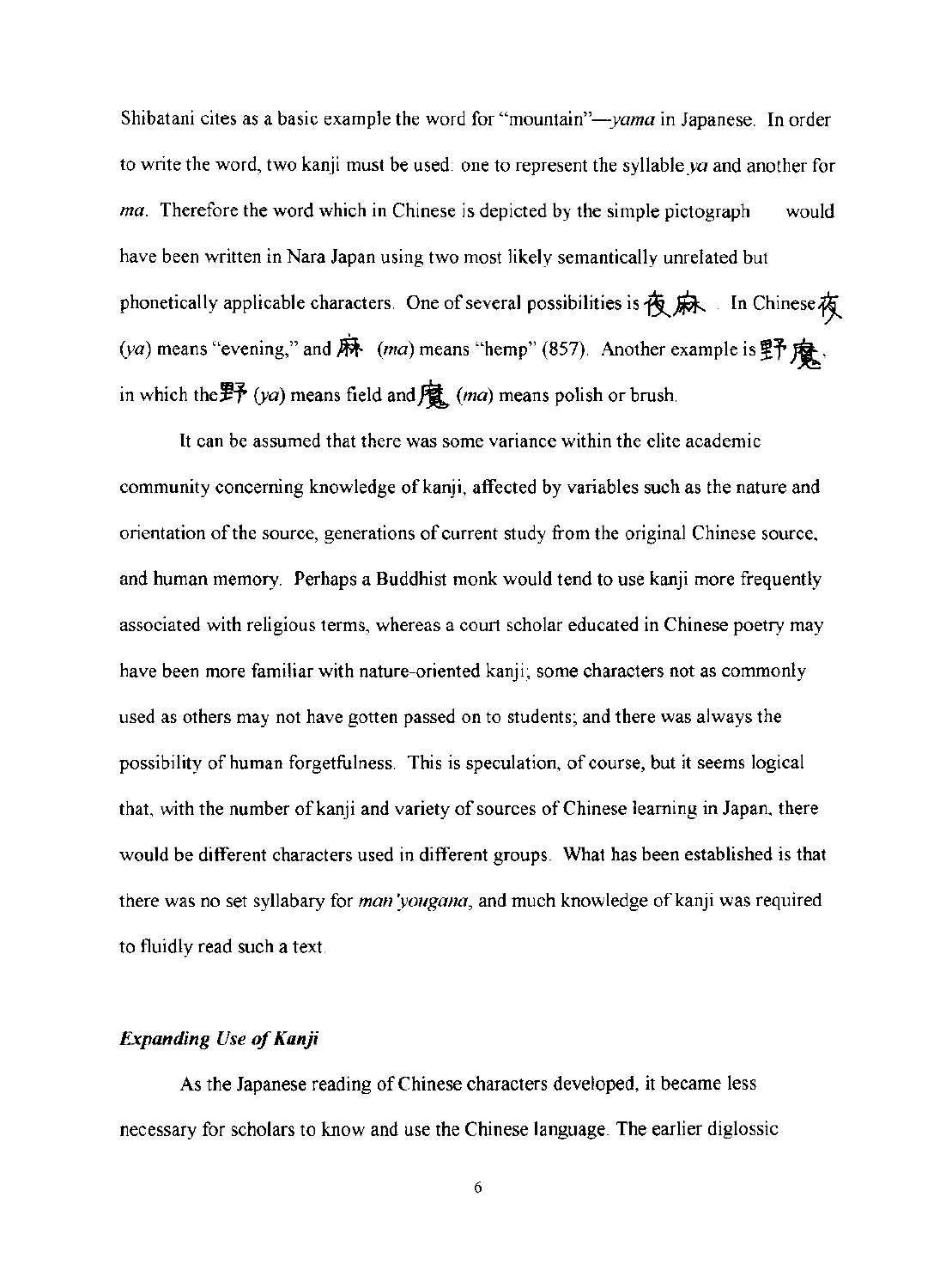bilingualism established in the academic communities of the court and monastic cultures was shifting toward a diglossic monolingualism. Kanji began to be used more according to their ideographic rather than phonetic significance, facilitating the shift from Chineselanguage skill to Japanese (Loveday 31). A distinction between the Nara and early Heian and the middle to late Heian years is made by contemporary scholars, dividing the bilingual and monolingual phases of Japanese culture. During the latter time period, the social use of Chinese diminished greatly, and Chinese became a purely academic rather than socially proscribed language (Loveday 32). Japanese written in the *man :vougana*  style was reserved for use only in high-status spheres. Loveday sums up the situation neatly: "After several centuries of intense sinification, the Japanese had reached a level of cultural autonomy allowing separation from their Chinese model" (34).

Despite the declining necessity of bilingualism, Chinese words began making their way into Japanese vocabulary. Literature of the Heian period shows an integration of Chinese loan-words into Japanese writing. This presence of Chinese loans in written Japanese suggests that the loan-words were also present in the spoken language (Loveday 31) As the Heian period progressed, Chinese loans filtered down the social ladder, gaining recognition among lower-ranking priests and warriors (Loveday 34).

#### *The Emergence of Kana*

A new phonetic alphabet developed in Japan, derived from simplified Chinese characters. These characters were called *karina*, meaning "temporary letters," as opposed to the ''true letters" or *mana* of Chinese writing. Eventually the term *karina* was shortened to its contemporary form *kana* (Shibatani 857). There were two types of kana: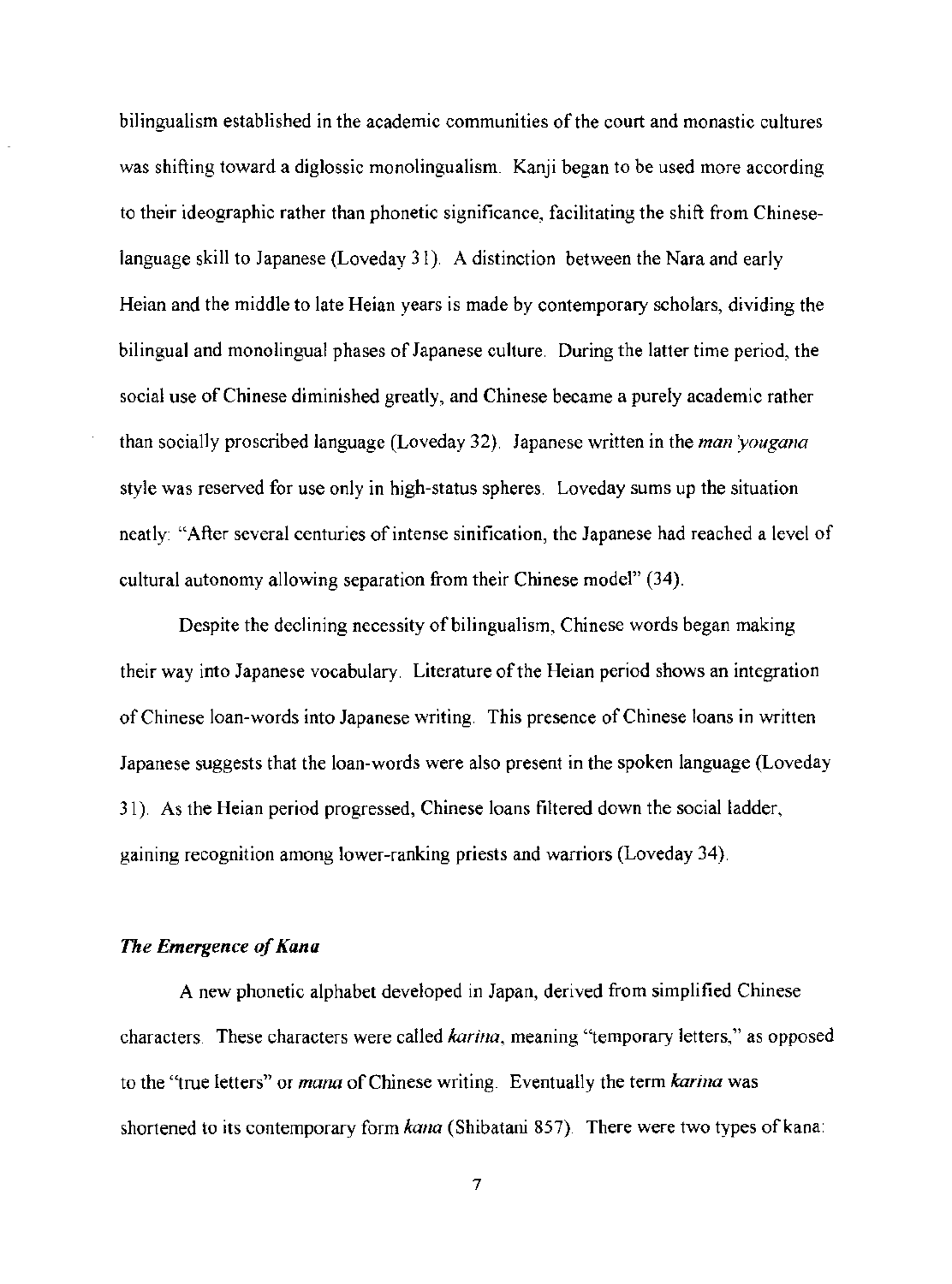"plain kana" and "side kana," These two alphabets remain in use, and their contemporary usages were discussed earlier "Plain kana," or *hiragana,* came from a simplification of the cursive "grass style" of writing kanji, and were originally considered as a women's alphabet. They were not used in conjunction with any other characters. "Side kana" or *katakana* were developed as a mnemonic aid, and were written alongside kanji to indicate pronunciation (Shibatani 857-8),

## *Japanization of Chinese Kanji*

Although written language in Japan was a direct result of Chinese cultural influence, the Japanese developed their own rules for kanji use which persist today, The Japanese deviated from the Chinese system and established multiple-word readings for some kanji. For instance, the phrase for "once upon a time" is comprised of two words, *sono* and *kami*, but is represented by the single character 昔 The Japanese also used two characters to write a single word ("newspaper"/shinbun/新聞), and developed compounds of three or more kanji ("library"/toshokan/ $\mathbb{Z}^*$   $\circ$   $($ Loveday 38).

Despite the different grammatical structures of the two languages, some Japanese kanji compounds reflect the Chinese rather than Japanese grammar. In Japanese the verb is at the end of the sentence, and therefore the verb-oriented kanji generally appears at the end of a compound word, Compounds for customs and techniques acquired during the Heian period, however, conform to the Chinese morphological order of verb-noun.

With such an intensity of Chinese cultural influence during the Nara and Heian periods, it was inevitable that language, spoken and written, would influence the Japanese. It is important to remember, however, that despite the diglossic orientation of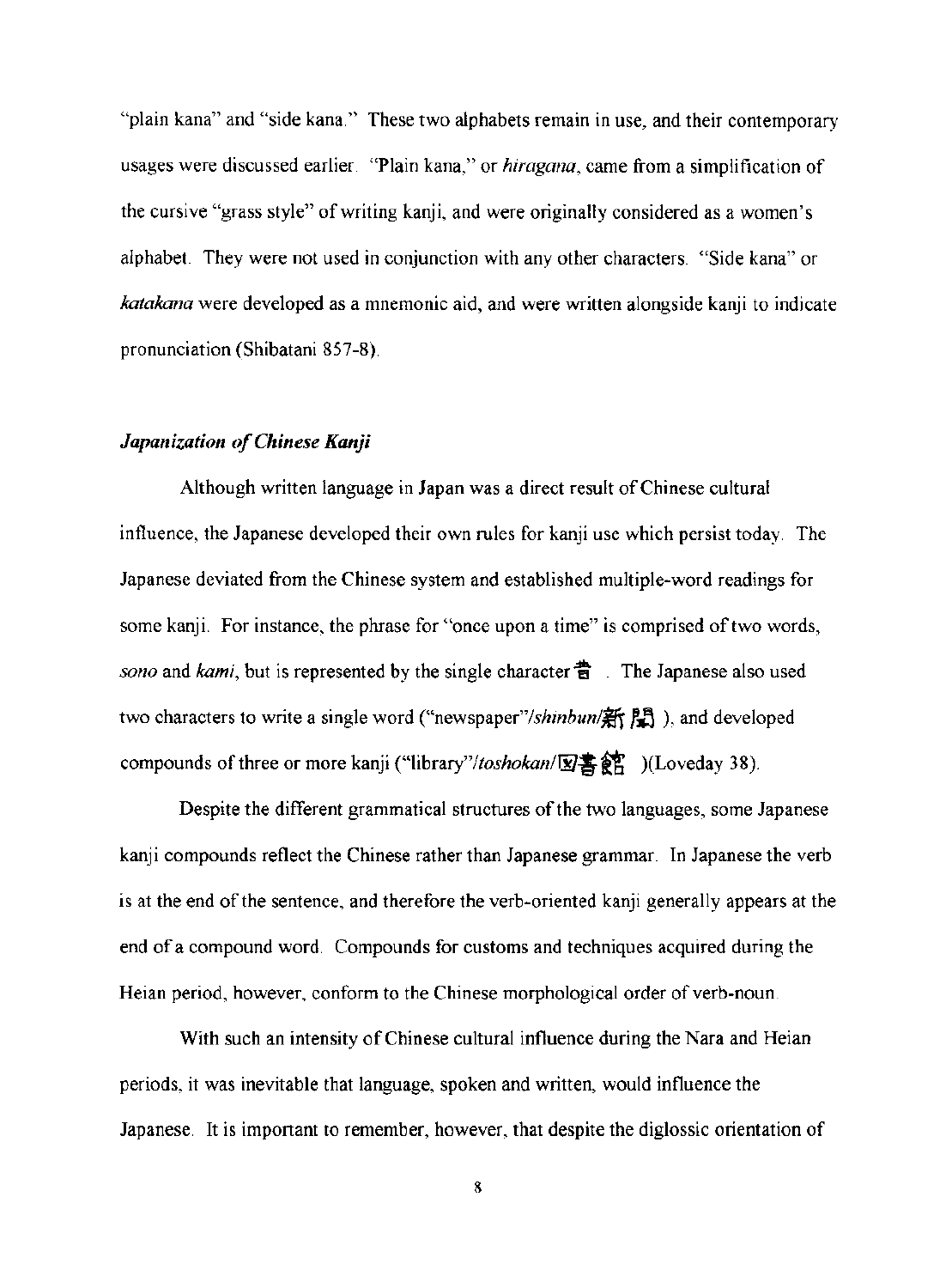academic society, a strict distinction was held between the two languages, This distinction extended to written language, and although *kana* developed in the mid-Heian period, it was not until the 12<sup>th</sup> century that *kanbun* (Chinese writing) and *wabun* (Japanese writing) began to be used in conjunction with one another (Lovedav 35), Even in earlier *man 'yougana* texts, the Chinese characters were considered as being used for purely Japanese writing; while the Japanese used the Chinese writing, they were assimilating it into a uniquely indigenous format.

## *Evaluating Modern Kanji Use*

As mentioned earlier, there are approximately 6,000 kanji in the Japanese lexicon, about half of which are commonly used. Over centuries of assimilation, the modern system of writing Japanese has emerged, and is firmly established as the standard written language Utilizing three separate alphabets in a single language makes for a complex system. *Hiragana* and *katakana* are straightforward phonetic alphabets, with the parameters for each alphabet's use clearly defined, thus inspiring little or no debate. Kanji, however, are complex in style and meaning, and their prevalence in modern Japanese has many consequences, both positive and negative,

Beginning with the obvious, kanji can be quite a barrier to the person studying Japanese as a foreign language. The idea of thousands of characters, most with multiple pronunciations and numerous strokes conforming to a specific stroke order, is quite intimidating, With time and study, though, stroke order rules become simple and obvious, as does recognition of the proper context for *on* and *kun* readings. The sheer number of characters remains, however, and as one's vocabulary expands so must one's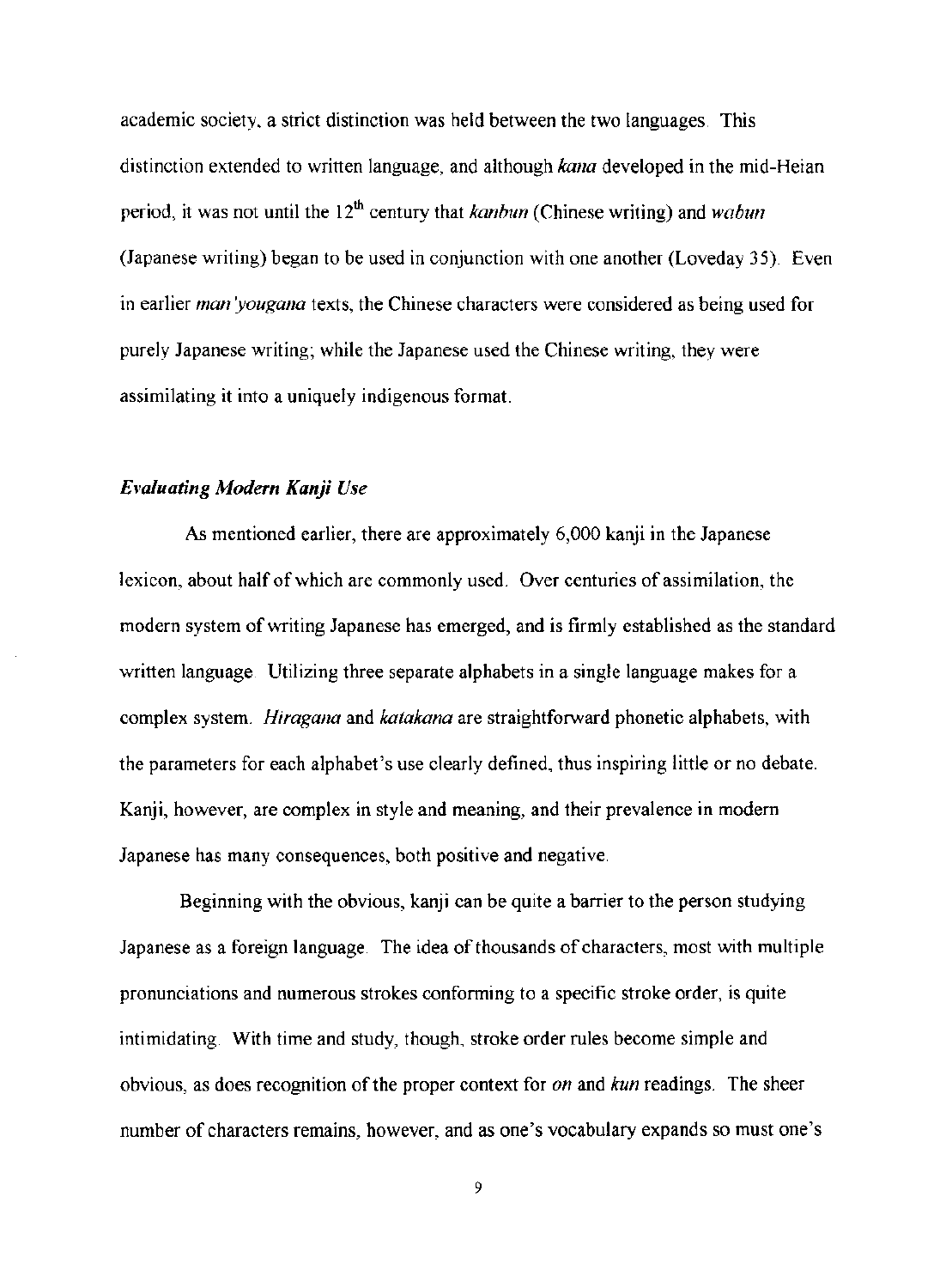knowledge of kanji. Although it is possible to understand spoken Japanese yet remain functionally illiterate, there are boundaries as to what can be achieved with such limited skill. Academically. one would be deprived of the educational value of classic and contemporary literature. and would not be able to read news articles on current events. Employment in a Japanese-language related field would be impossible. Without the ability to read and write, social communication would also be severely limited.

The nature of the Japanese language makes for innumerable homonyms—there are thousands of characters representing only 104 basic syllables. An educated person with a decent vocabulary can usually determine the meaning of a spoken homonym by context. but in some cases it is beneficial to know how a word is written to detennine its meaning For instance, there may be more than one possible meaning that fits into the context. or the word may pertain to a subject or area of expertise unfamiliar to the listener. Seeing how a certain word is written can often clarify its meaning. This applies to native Japanese as well as foreigners. It is not unusual for an ethnic Japanese student to "write" a kanji on their hand to help explain something to a fellow classmate, or to give an example of another word using the same kanji as a means of explanation. Of course this problem is not unique to Japanese-English contains many homonyms as well. Yet it seems the issue is greater in Japanese because of the number of kanji used. Because pictographic and ideographic significance is placed upon written words today, not all kanji combinations form actual words—thus reducing the numbers of possible homonyms. Still, considering the *on 'yomi* readings of the 1.945 kanji recommended for daily use, the potential for homonyms is staggering. To cite only a few: there are two

to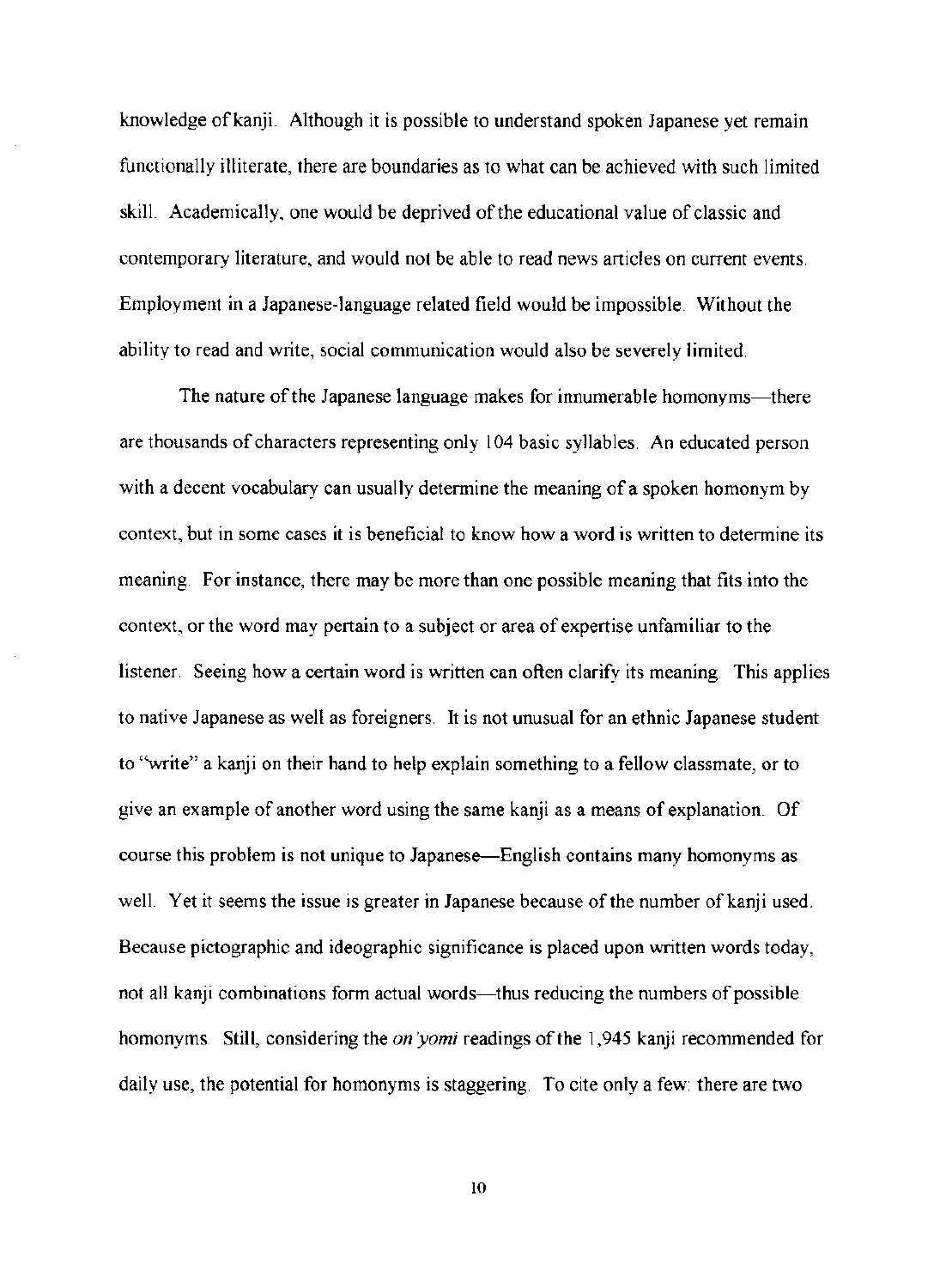characters that can be pronounced *ya*;  $4$  for  $ma$ ;  $31$  for  $ka$ , and  $48$  different characters with *on 'yomi* readings for *shi*.

The problem of understanding spoken homonyms is not unlike previous difficulties in Japanese language history. Though *man :vougana* related to written Japanese instead of spoken Japanese, the problem is quite similar—both involve interpretation of meaning based on phonetics. Man yougana replicated sounds without relationships between characters and words, leaving any homonym interpretation to context. Likewise, there is only contextual understanding with oral interpretation. In both situations there are multiple ways to represent a given word, but in modern Japanese the way the word is written is relative to its meaning. In this respect the contemporary system is far simpler to read and comprehend. What this difficult examination of homonyms reduces to is that, to be truly fluent in Japanese, it is necessary to have knowledge of written Japanese, particularly kanji.

Another issue concerning the use of kanji involves semantics As with any language, there are many synonyms in Japanese; oftentimes the origin of a particular word dictates its semantic implication. Words of Chinese origin, i.e. words written in kanji, are generally construed as being more intellectual than equivalent native or foreign loan words. Technical, academic areas of study employ numerous Chinese words in their lexicons Just as an American may find the jargon of their family doctor to be very technical and difficult to follow, so is the situation with Japanese. The regarding of Chinese words as being loftier than native words is similar to the attitude toward Latinate words in English. One possible explanation for this attitude toward words of Chinese origin is the simple fact that, throughout Japan's history—through 1200 C.E. in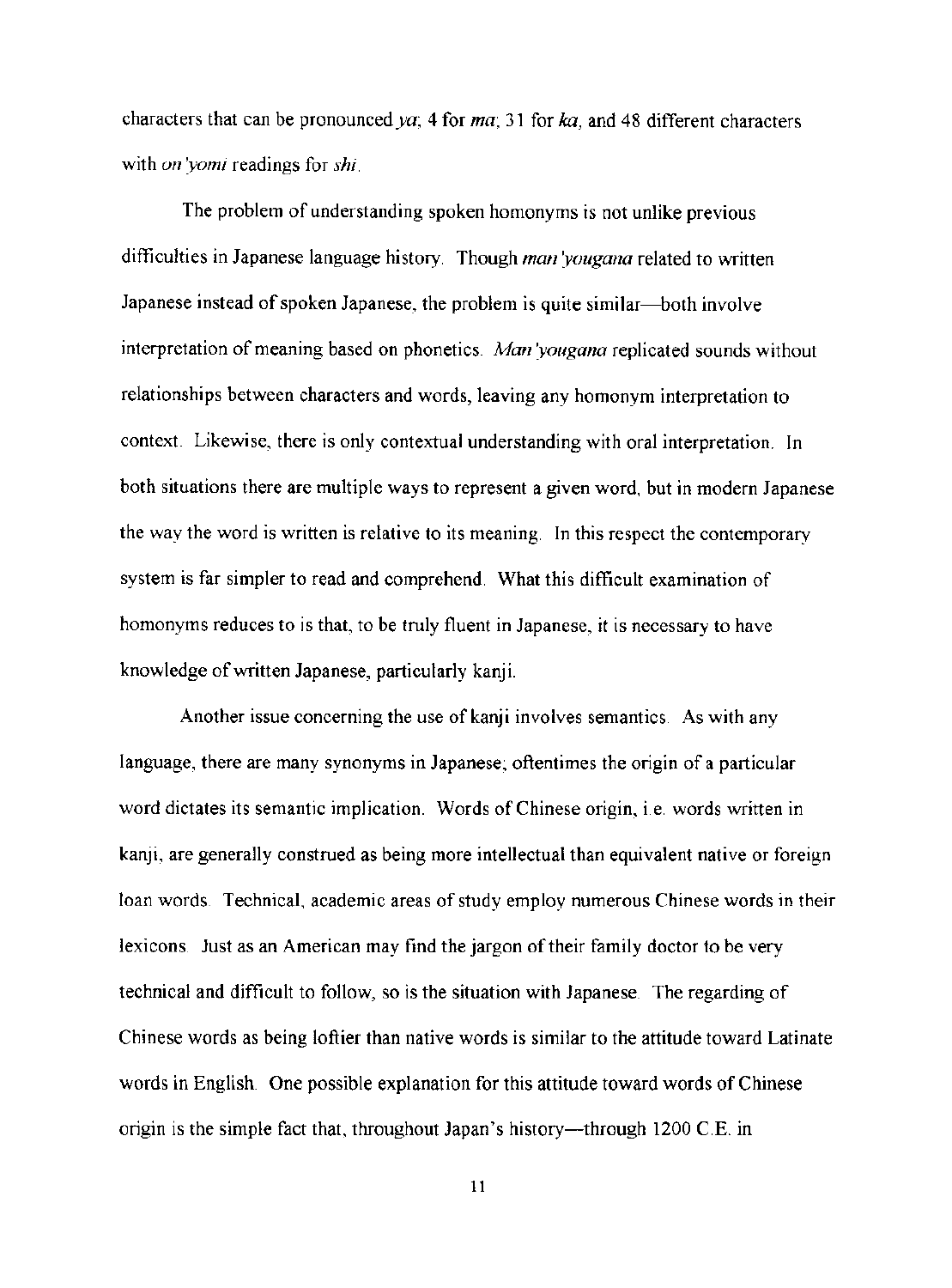particular--China has played a fundamental role in the development of Japanese culture. Agriculture, building and textile technologies, religion, medicine, and writing were all introduced to Japan from China. The method was usually indirect, but the origin of such influences was still clearly Chinese. Therefore, out of this mentor-apprentice relationship Chinese words concerning specific areas of technology and higher education have attained an air of importance superseding that of indigenous vocabulary.

Despite the intricacy and difficulty of the kanji system, kanji are an integral part of Japanese language and culture. The modern Japanese writing system is the product of centuries of linguistic evolution, throughout which Kanji have been a fundamental parteven the indigenous alphabets of *hiragana* and *katakana* are derivations of simplified kanji Throughout the ages there has been sporadic debate over whether kanji should remain in everyday use; most recently in a 1996 proposal drafted by China's Deputy Minister of Culture, Wei Yuu Lai. His *Assertion of Principle Regarding Indigenous Language* demands that Japan acknowledge China as the true "owner" of kanji, and begin a 20-year phasing out of the characters, reserving them for private and limited public use (Henderson 2). This would reduce the burden of memorization and learning on students, certainly, and the absence of kanji would have only minimal effect on understanding of basic things such as street signs. Yet beyond this, removing kanji from Japanese would be devastating. Kanji enrich the language by providing subtleties of meaning beyond that of phonetic interpretation, and allow differentiation between homonyms beyond contextual interpretation. As one Japanese mused,

<sup>&</sup>quot;'What about our 'Proverb for Today' on our Day-To-A-Page calendars?...If we write *Hanayori dango* (Better to have dumplings than flowers) phonetically in *hiragana,* how will anyone know that 'hana' refers to 'flower,' not 'nose,' which it also means? How will anyone guess that *'dango'* means 'dumplings' and not 'industrial bid-rigging'? Is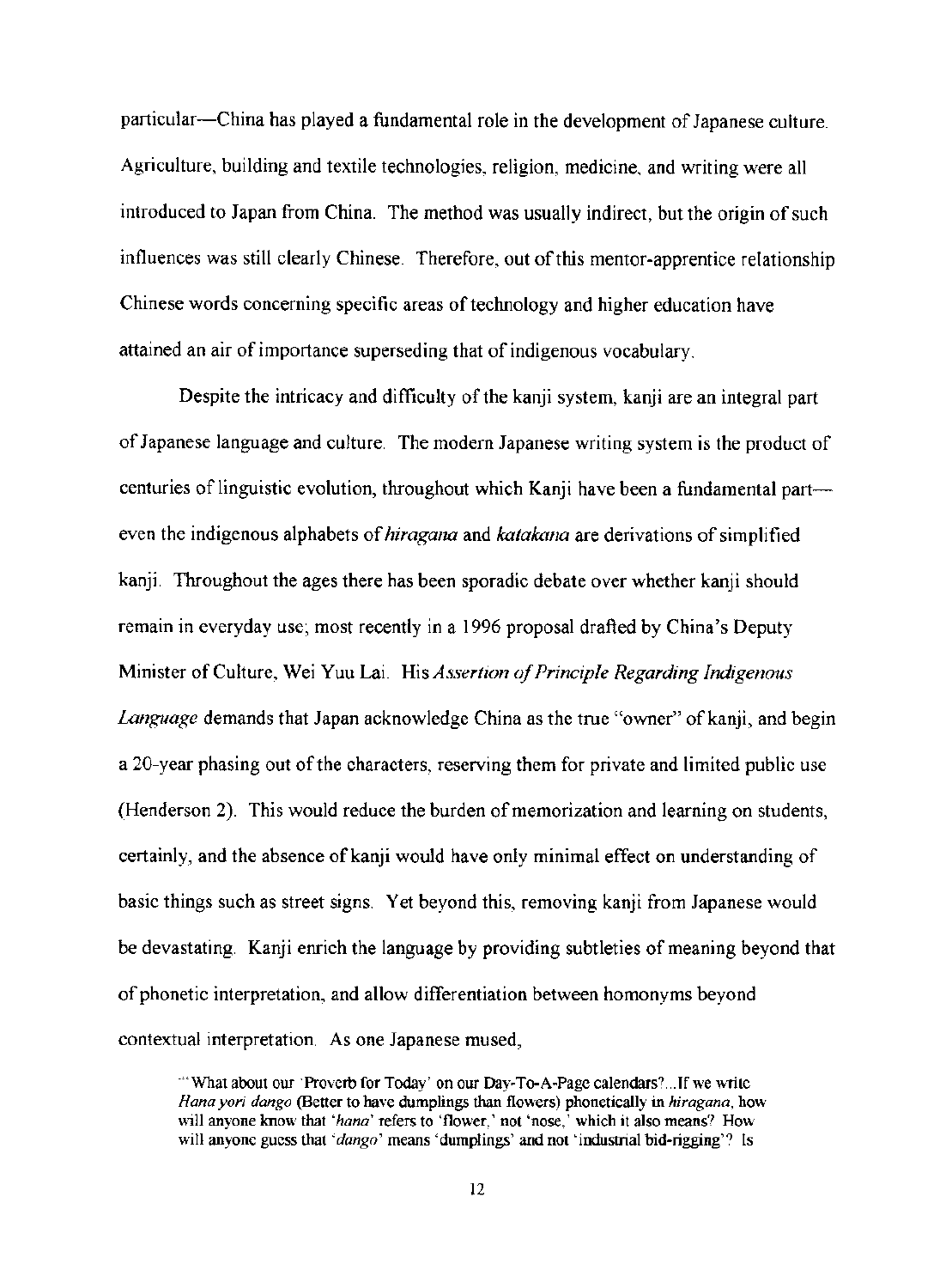It better to have bid-rigging than noses?'" (Henderson 4)

Though this is a somewhat humorous take on a hypothetical situation, it is still a valid example of how confusing Japanese would become without the kanji alphabet. Despite the difficulties of kanji, the difficulties of understanding Japanese *without* kanji are at least, if not more so, culturally impacting. Though the kanji writing system originated in China, it has been adapted through time into part of a distinctly Japanese writing system. The use of kanji in modern Japanese is intricate, as is the history of its evolution into the language; kanji is an integral part of Japanese language heritage, and provides invaluable enrichment to modern Japanese that far outweighs the difficulties involved in its learning and mastering\_